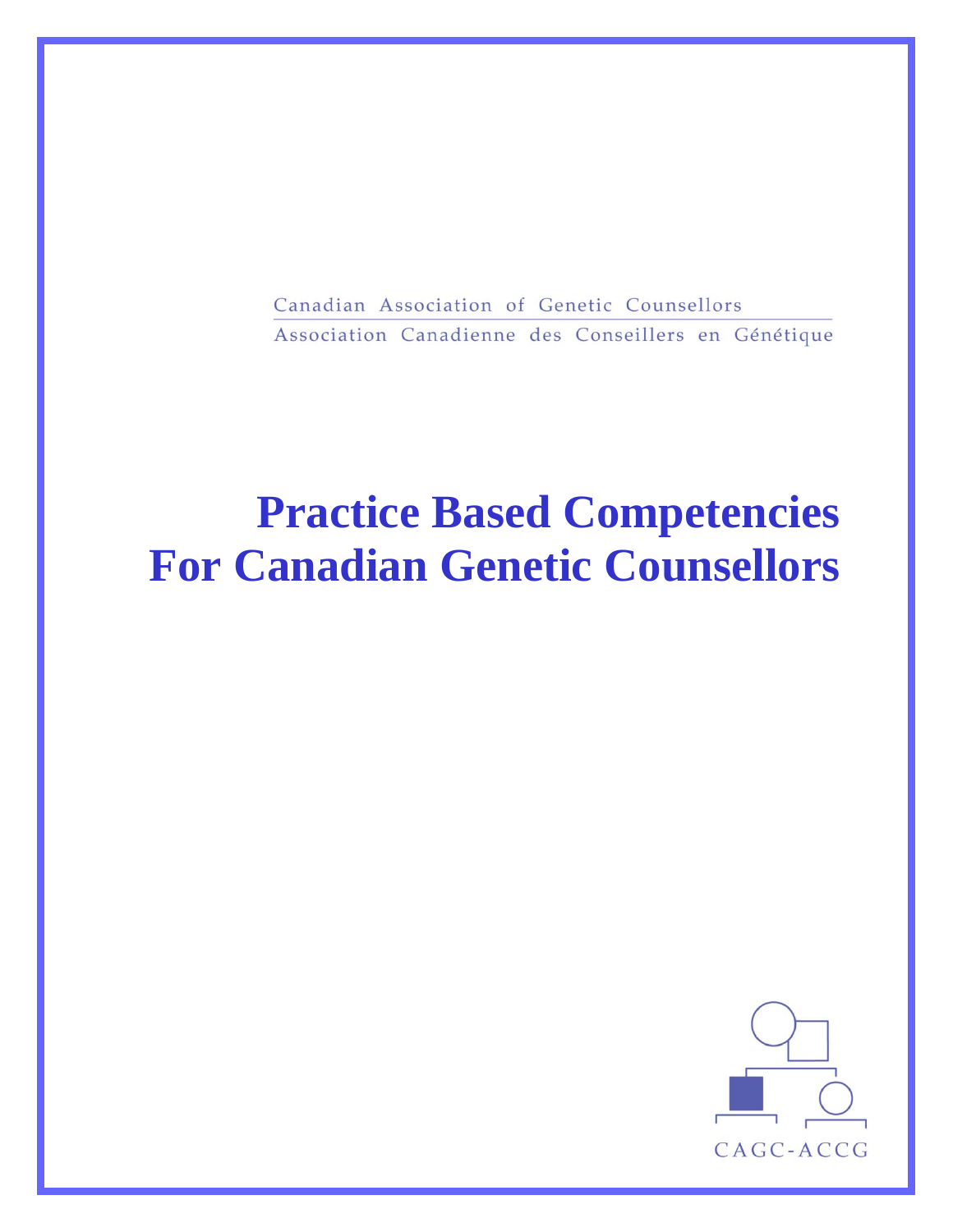

## **Contents**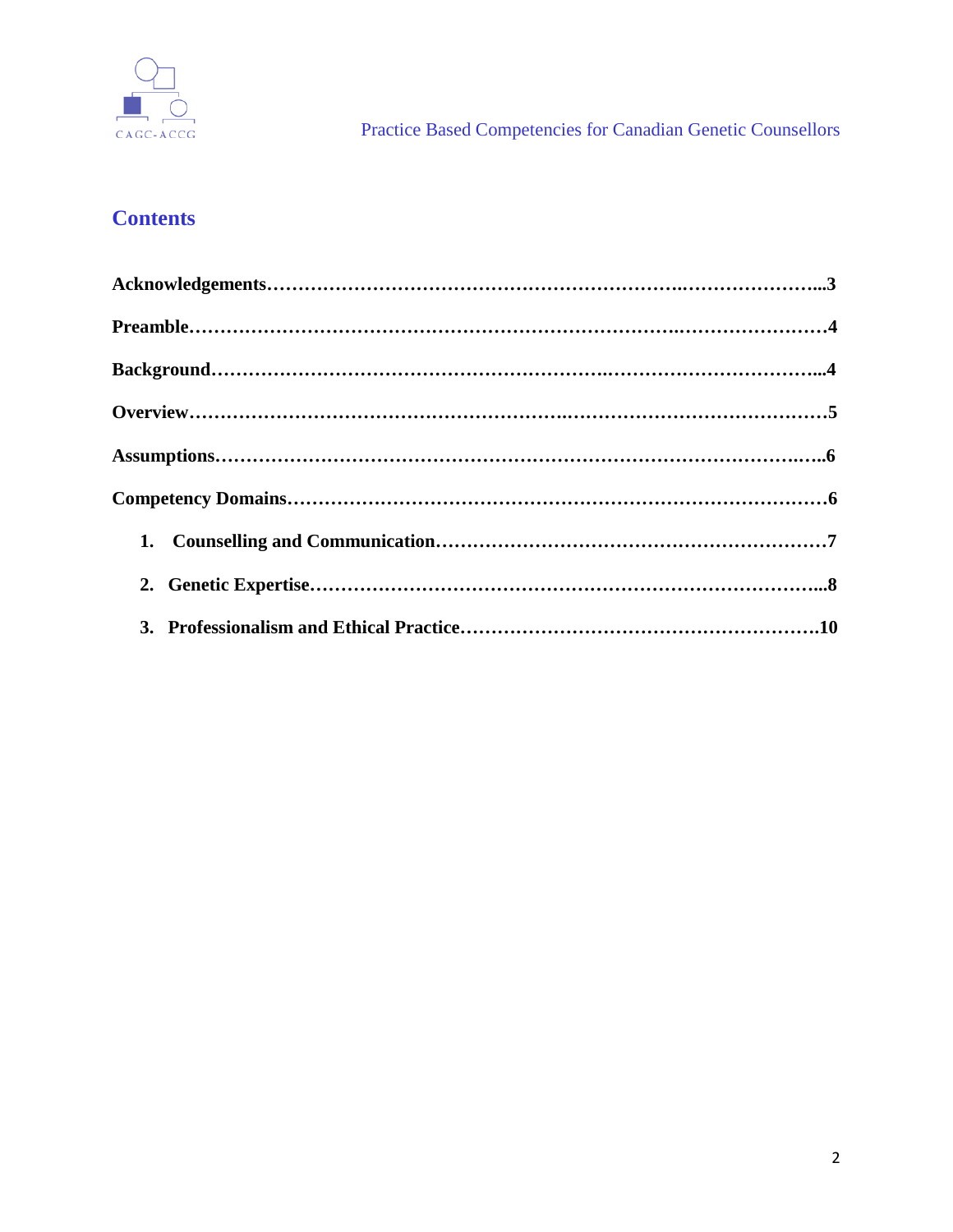

## **Acknowledgements**

The CAGC acknowledges the contributions of the following members who volunteered their time and expertise in considering national competencies for Canadian genetic counsellors:

| Mary Connolly-Wilson | St. John's, Newfoundland    |
|----------------------|-----------------------------|
| Amy Crowley          | Halifax, Nova Scotia        |
| Raechel Ferrier      | Calgary, Alberta            |
| Jennifer Fitzpatrick | Montreal, Quebec            |
| Sonya Grewal         | Toronto, Ontario            |
| Margaret Lilley      | Edmonton, Alberta           |
| Julie MacFarlane     | Vancouver, British Columbia |
| Laura Robb           | Montreal, Quebec            |
| Julie Rutberg        | Ottawa, Ontario             |
| Wendi Stoeber        | Saskatoon, Saskatchewan     |

The CAGC thanks all members and external stakeholders who reviewed draft versions of these competency statements and provided comments and feedback.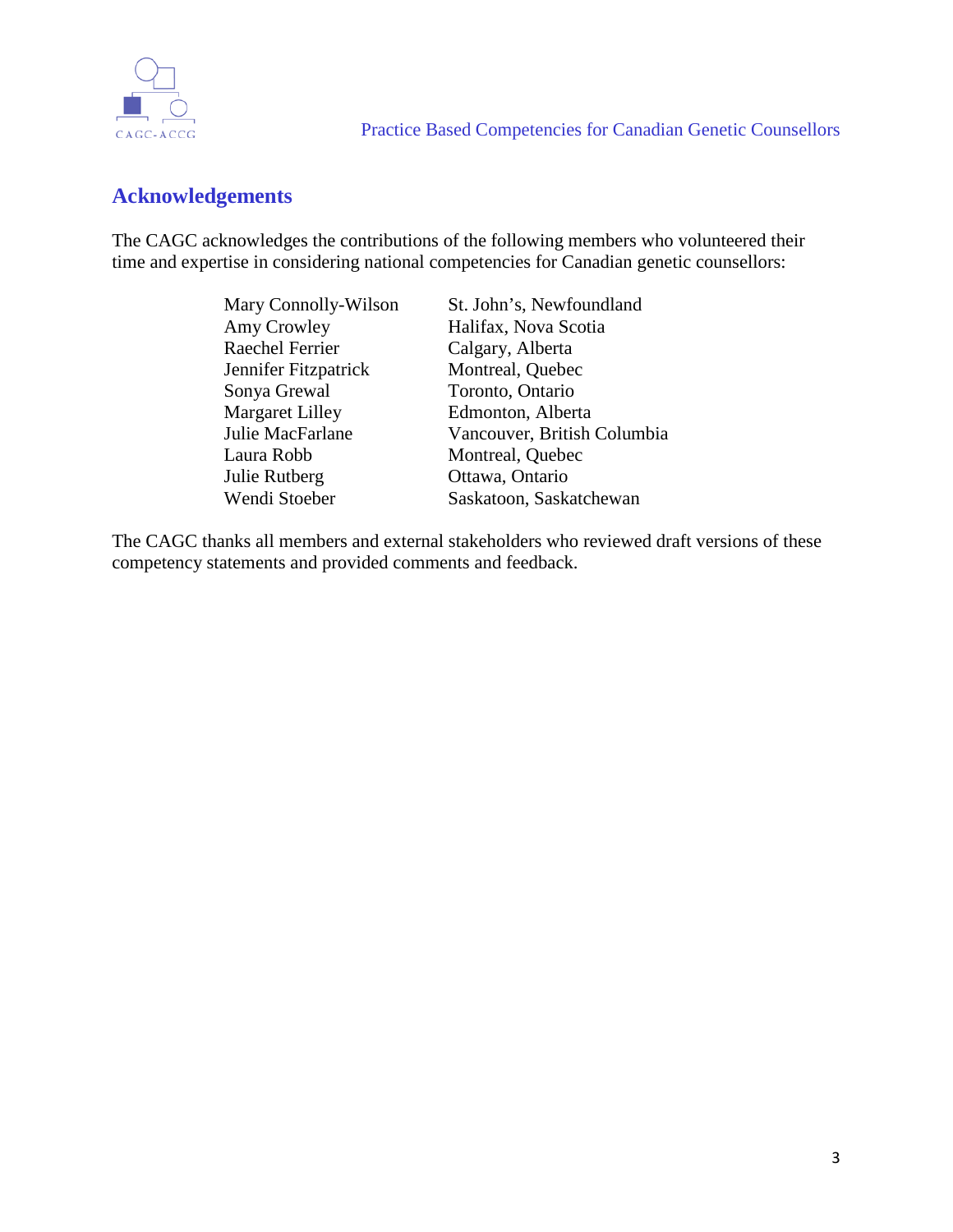

## **Preamble**

The Canadian Association of Genetic Counsellors (CAGC) has been officially incorporated since 1990. The mission of the CAGC is to promote high standards of practice, encourage professional growth and increase public awareness of the genetic counselling profession in Canada.

In Canada genetic counsellors are currently unregulated professionals, having no provincial or territorial legislation to govern safe, competent, and ethical practice in the interest of public protection. In response to membership concerns regarding a lack of practice standards for genetic counsellors in Canada, the CAGC committed to developing national competencies in 2006. These competencies are intended to be used by and apply to genetic counsellors working in Canada.

## **Background**

Genetic counsellors are non-physician health professionals with specialized training and experience in the areas of medical genetics and counselling. Genetic counsellors often work as members of a healthcare team in a medical genetics program or other medical specialty, providing information and support to individuals and families who have, or are at risk for, genetic conditions. Genetic counsellors help patients and their families appreciate the nature, inheritance, and implications of genetic conditions to facilitate informed medical and personal decisions and promote an understanding and adaptation to the associated medical, psychological, and familial implications.

Genetic counsellors serve as both educators and as a resource for other healthcare professionals, students, and for the general public. Genetic counsellors work in collaboration with a variety of health care providers, researchers, scientists and educators in order to ensure the best possible delivery of genetic services. Increasingly, genetic counsellors are working within both public and private health related institutions in roles such as administration, marketing, consulting, and research.

The field of medical genetics is relatively new, and genetic counselling was historically provided by health care professionals with backgrounds in related fields such as nursing or social work, with employment experience in medical genetics and genetic counselling. With the establishment of graduate level genetic counselling training programs, most genetic counsellors practising today have completed a Masters degree in genetic counselling. The majority of genetic counsellors voluntarily achieve certification through at least one of two certification boards (the CAGC and/or the American Board of Genetic Counseling). Canadian employers are increasingly expecting that genetic counsellors either meet a standard of board certification or are eligible to do so, and demonstrate core-competencies in day-to-day practice, often as a condition of employment.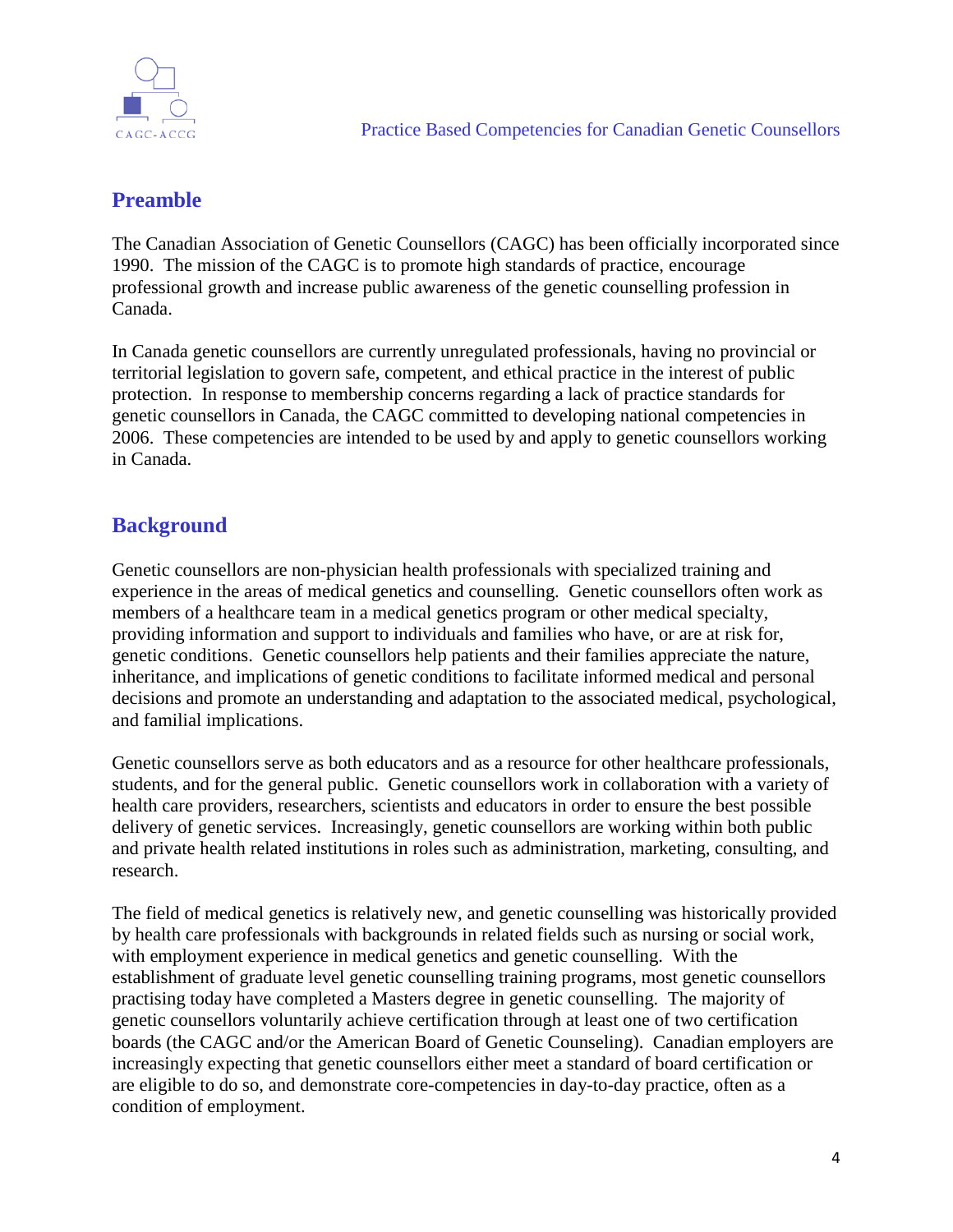

## **Overview**

With the rapid progress of genetic knowledge and technologies, the practice of genetic counsellors is expanding, becoming more recognized and increasingly in demand, and the need for uniform practice standards for the profession has become paramount.

In 2006 the CAGC established a Core Competency working group to deliberate and document the essential requisite competencies required by genetic counsellors in Canada to gain entry into the profession and provide professional services. The working group membership was chosen to be broad, inclusive and representative of region, role and experience among Canadian genetic counsellors.

The CAGC Practice Based Competencies framework was developed to describe the integrated skills, attitudes and judgment that genetic counsellors require in order to perform the services and duties that fall within the practice of the profession responsibly, safely, effectively and ethically. This framework was developed based on empirical research, educational paradigms and working group member consensus, and incorporated feedback from two validation cycles. The first occurred in 2010 and solicited a review from all members of the CAGC. The second took place in 2011 and considered the views of external stakeholders identified by the Core Competency working group and the CAGC Board of Directors, including directors of Canadian genetic counselling training programs, medical geneticists, molecular geneticists, cytogeneticists, biochemical geneticists, other physicians with experience working alongside genetic counsellors in multidisciplinary settings, clinical managers and administrators, researchers and policy makers with an interest in the field of medical genetics, as well as patients and patient support groups. The CAGC Board of Directors and Certification Board approved and adopted this framework in 2012.

It is expected that every genetic counsellor possess these competencies as a minimum requirement for practice. The degree of expertise in these competencies will vary among genetic counsellors depending on their own level of experience and individual practice settings. The competencies are intended to be broad, applying to all practising genetic counsellors regardless of designated role or setting, client population or practice environment.

The CAGC Practice Based Competencies sit alongside the CAGC Knowledge Based Competencies, and together these Core Competencies serve as a platform for practice guidelines, training curricula, certification, continuing competency, re-entry to practice and other quality assurance initiatives for genetic counsellors in Canada.

These competencies have been written assuming genetic counsellors will eventually be regulated professionals. In those jurisdictions where regulation occurs, these competencies may assist in the development of standards of practice for genetic counsellors.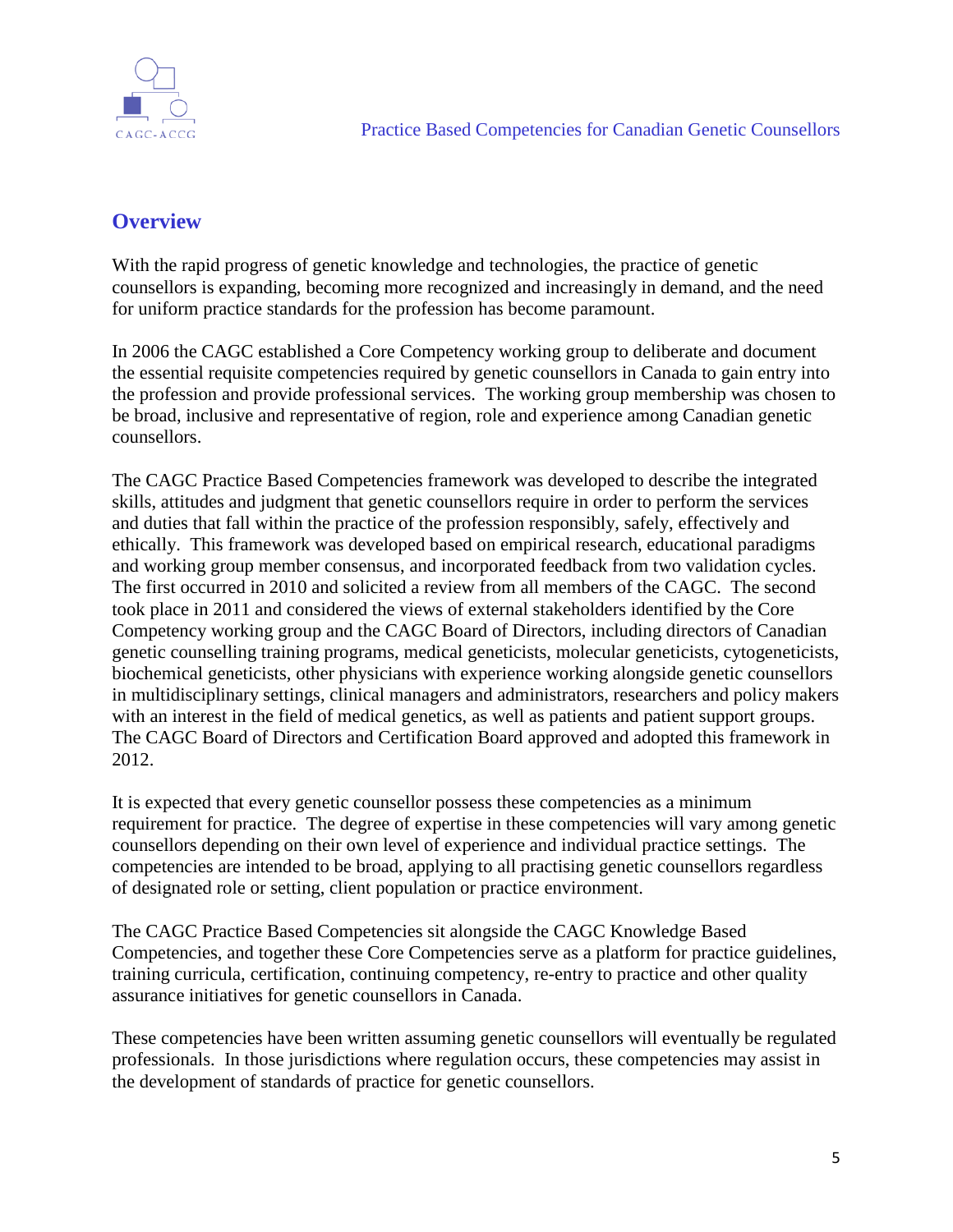

## **Assumptions**

- 1. Genetic counsellors are typically either Masters-level professionals who have successfully completed an accredited genetic counselling training program or are professionals with an equivalent combination of education and clinical genetic counselling experience, who have achieved, or are eligible to achieve, certification through either the CAGC or ABGC.
- 2. For the purpose of this document, the term client denotes any population receiving services from a genetic counsellor, including patients and their families, the general public, students, other members of the health care team, and government/non-governmental agencies or departments. The term collaborator denotes colleagues and other professionals working toward a common client-related goal.
- 3. Competencies are defined as the integrated knowledge, skills, attitudes and judgment expected of a genetic counsellor to practise safely and ethically in their designated role and setting.
- 4. Genetic counsellors' core competencies are common to all genetic counsellors and apply across all contexts of practice to meet the needs of the client being served.
- 5. It is understood that these competencies will be exercised within the specific legal, institutional and departmental conventions and limitations related to any particular position or jurisdiction.
- 6. It is recognized that the practices of Canadian genetic counsellors will continue to evolve with advancements in knowledge, technologies and in response to changes in health care environments. It is expected that the CAGC Core Competencies will be reviewed regularly, at the discretion of the CAGC Board of Directors, and revised as necessary to keep them current.

## **Competency Domains**

The CAGC Practice Based Competencies framework identifies and describes three Domains that represent core competencies expected of genetic counsellors to practice in Canada:

- 1. Counselling and Communication
- 2. Genetic Expertise
- 3. Professionalism and Ethical Practice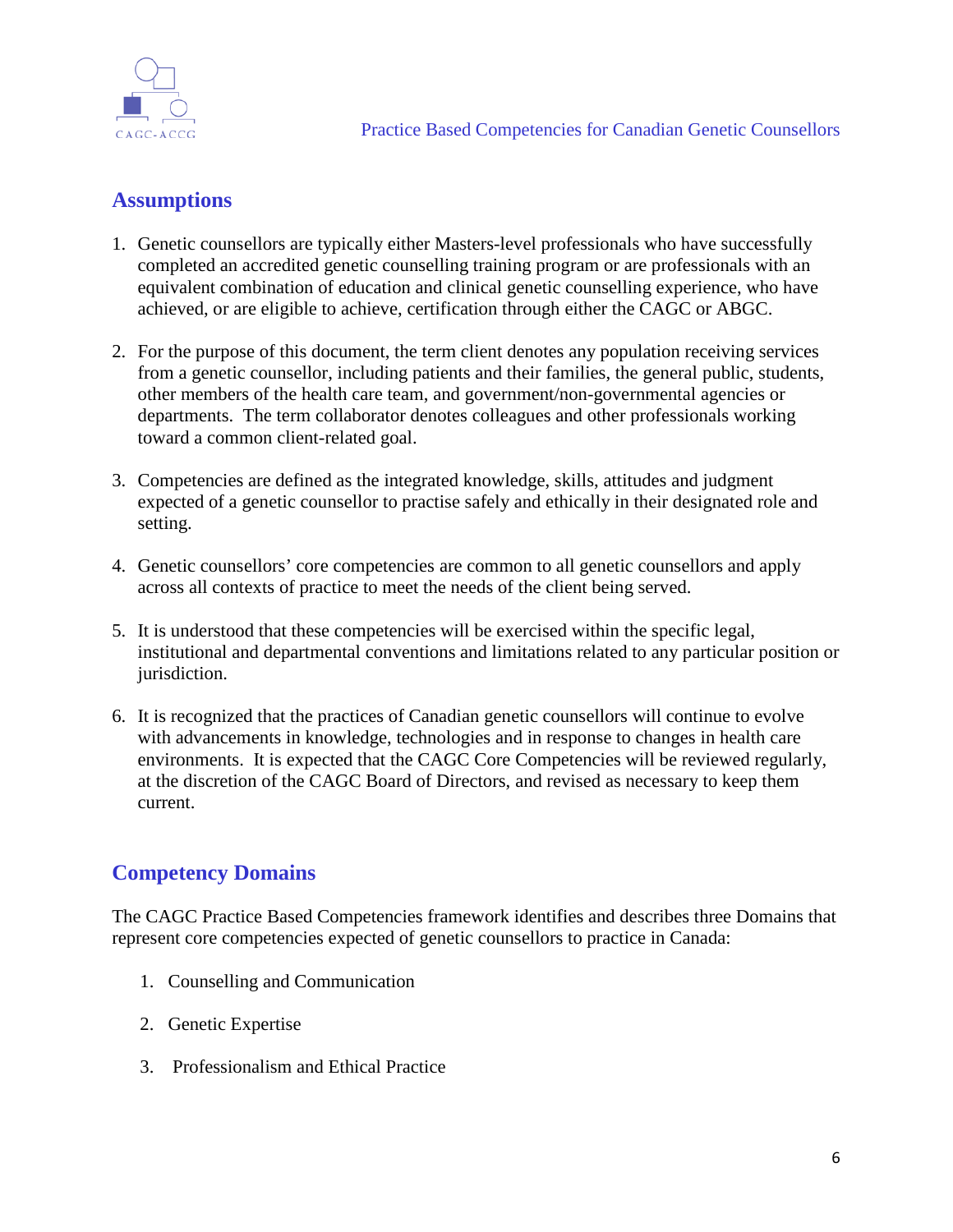

## **1. COUNSELLING AND COMMUNICATION**

Genetic counsellors have the necessary knowledge, skills, attitude and judgment to:

### 1.1 **Effective Relationships**

- 1.1.1 Demonstrate clear and professional communication in interactions with clients and collaborators.
- 1.1.2 Establish rapport with clients and identify and address barriers to communication.
- 1.1.3 Apply the principles of trust, respect, beneficence, honesty, and empathy to all client relationships.
- 1.1.4 Use client-centred principles in the communication process that respect and respond to clients' values, preferences, decisions or self-identified best interests.
- 1.1.5 Strive to achieve a mutual understanding of expectations and desired outcomes with clients.

### **1.2 Psychosocial Assessment**

- 1.2.1 Utilize appropriate interviewing techniques to identify clients' expectations and major concerns.
- 1.2.2 Determine clients' sources of emotional and psychological support.
- 1.2.3 Explore clients' coping skills including decision-making strategies and capacity.

## **1.3 Psychosocial Support and Counselling**

- 1.3.1 Use empathetic listening to establish rapport and formulate appropriate questions to encourage clients to engage in discussion.
- 1.3.2 Assess clients' understanding and response to medical and genetic information and its implications.
- 1.3.3 Respond appropriately to clients' emotional states.
- 1.3.4 Recognize when a clients' psychological state may benefit from appropriate interventions and/or referrals.

#### **1.4 Awareness of Diversity**

- 1.4.1 Recognize, acknowledge and respect differences relevant to client interactions, including but not limited to cultural, spiritual, physical, cognitive, political and sexual orientation.
- 1.4.2 Communicate and practise in a culturally sensitive manner.
- 1.4.3 Reflect on and address their own biases and cultural differences when interacting with clients.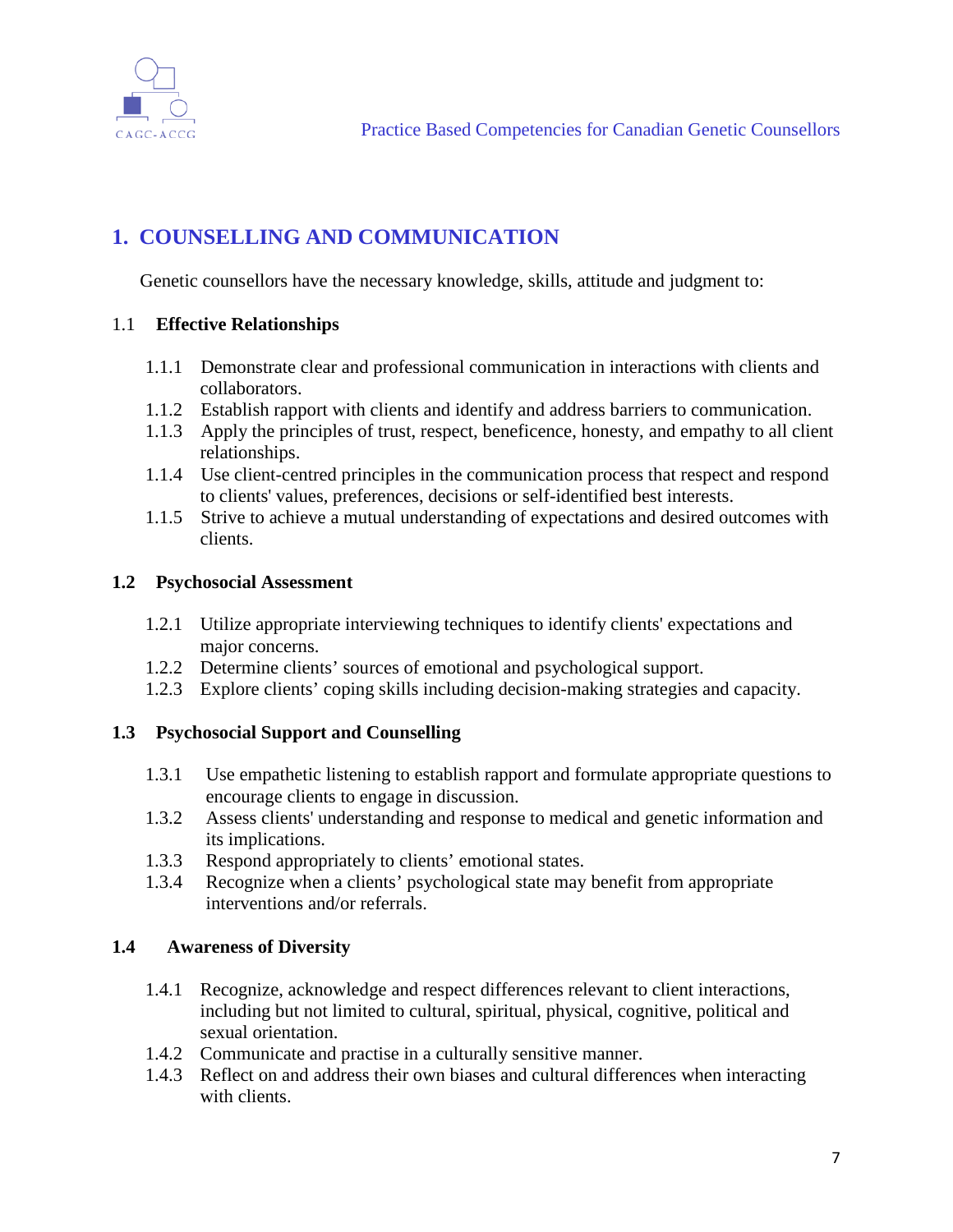

#### **1.5 Communication of Information**

- 1.5.1 Elicit family, medical, genetic and other relevant information as appropriate.
- 1.5.2 Synthesize information and perspectives and communicate these within a mutually agreed plan.
- 1.5.3 Convey information to clients in a manner that meets their needs and levels of understanding.
- 1.5.4 Discuss available options, appropriate genetic tests and/or clinical assessments including the potential benefits, risks and limitations to enable clients to make informed decisions.
- 1.5.5 Provide clear oral and written information which is tailored to the needs of clients and collaborators and reflective of the services provided.

## **2. GENETIC EXPERTISE**

Genetic counsellors have the necessary knowledge, skills, attitude and judgment to:

### **2.1 Effective Practice**

- 2.1.1 Demonstrate an understanding of genetic counselling models, theories and approaches.
- 2.1.2 Understand the development and implementation of standards, practice guidelines, education, and research initiatives related to genetic counsellor practice.
- 2.1.3 Integrate genetic counselling skills with theoretical and scientific knowledge, as applicable in interactions with clients.
- 2.1.4 Provide safe, efficient and effective genetic counselling services.

## **2.2 Critical Thinking**

- 2.2.1 Evaluate and summarize pertinent data from the published literature, databases, and other professional resources.
- 2.2.2 Synthesize relevant information as the basis for assessing risk potential, screening and testing options, reproductive options, and follow-up recommendations, in conjunction with collaborators.
- 2.2.3 Assess and calculate the risk of occurrence/recurrence of a genetic condition or congenital anomaly using a variety of techniques (inheritance patterns, epidemiologic data, quantitative genetic principles and/or statistical models).
- 2.2.4 Identify and access local, national and international resources such as support groups and other services as appropriate for specific genetic conditions.
- 2.2.5 Evaluate the applicability and relevance of research and evidence-based practice findings and, where appropriate, apply these findings to practice.
- 2.2.6 Evaluate and interpret issues for clients relating to research participation including risks, benefits and limitations.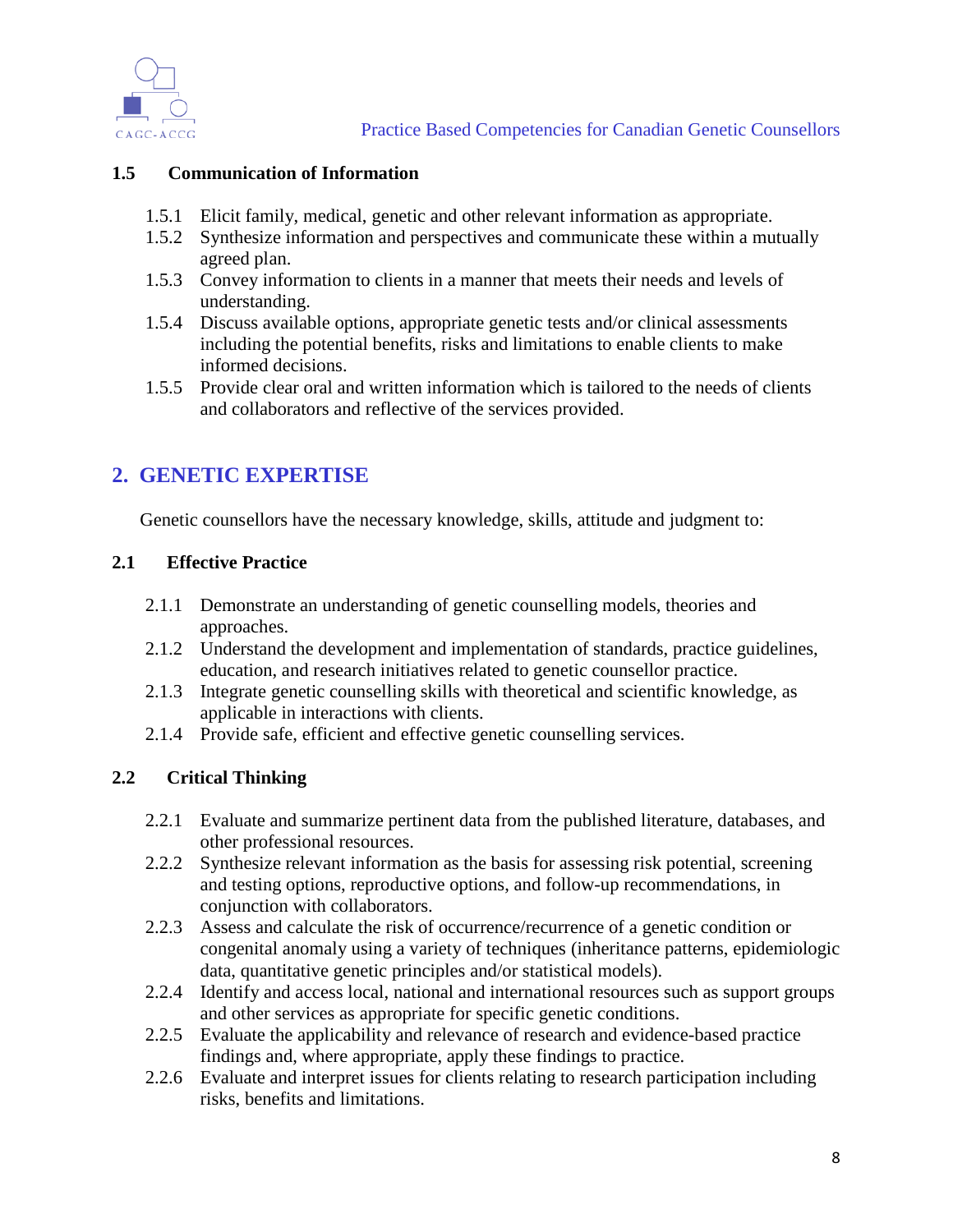

## **2.3 Clinical Case Management**

- 2.3.1 Analyze and accurately interpret genetic and family data.
- 2.3.2 Understand relevant medical details as related to clinical cases and genetic conditions.
- 2.3.3 Design, implement and periodically assess genetic counselling case management plans.
- 2.3.4 Explain options and facilitate appropriate screening and testing.
- 2.3.5 Facilitate decision making of clients that is informed and meets their needs.
- 2.3.6 Follow up with clients, laboratories and/or other professionals as necessary.
- 2.3.7 Document medical and genetic counselling information appropriately.
- 2.3.8 Recognize circumstances in which the input of other members of the healthcare team would contribute to and enhance case management.

### **2.4 Education**

- 2.4.1 Act as a reliable source for current medical genetics information for clients and collaborators.
- 2.4.2 Tailor, explain and communicate complex information in order to meet the learning needs of various clients and collaborators.
- 2.4.3 Share knowledge with collaborators to contribute to their professional development.
- 2.4.4 Support health care students to meet their learning objectives, in cooperation with other members of the health care team.

## **2.5 Research**

- 2.5.1 Identify and/or develop research questions to address knowledge gaps.
- 2.5.2 Contribute to the design of research studies.
- 2.5.3 Understand the need for and process involved in obtaining appropriate ethics review board approval.
- 2.5.4 Develop and maintain research materials including consent forms and information sheets.
- 2.5.5 Facilitate client participation in research.
- 2.5.6 Partake in the collection and analysis of data.
- 2.5.7 Participate in manuscript preparation.
- 2.5.8 Present research to clients, collaborators and academic audiences.
- 2.5.9 Support a culture of research within the genetic counselling discipline as well as with interdisciplinary teams.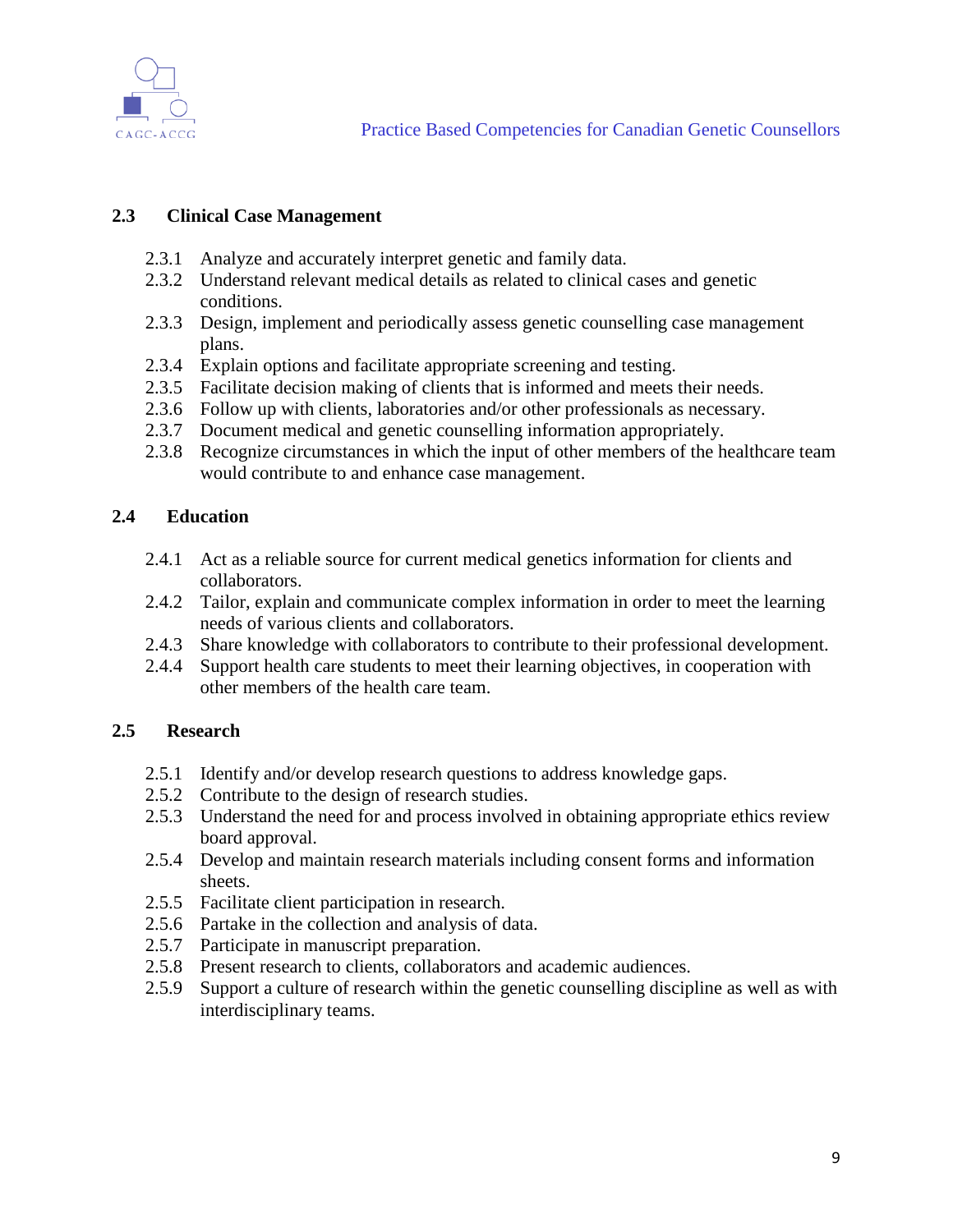

## **3. PROFESSIONALISM AND ETHICAL PRACTICE**

Genetic counsellors have the necessary knowledge, skills, attitude and judgment to:

### **3.1 Collaboration and Interdisciplinary Teamwork**

- 3.1.1 Participate productively in a team environment and understand their own role and the roles of other professionals with whom they interact.
- 3.1.2 Establish and maintain professional relationships with key individuals, organizations and groups to facilitate the provision of service.
- 3.1.3 Seek, respect, consider and be receptive to the information and opinions of clients and collaborators.
- 3.1.4 Act as a consultant for other genetic counsellors and health care professionals.
- 3.1.5 Demonstrate effective interpersonal communication skills in collaborative and interdisciplinary practice.
- 3.1.6 Request and obtain consultative assistance or referral when appropriate.
- 3.1.7 Encourage mechanisms for support within the profession.

### **3.2 Professional Growth**

- 3.2.1 Reflect on and evaluate their own practice, recognizing limitations in knowledge and level of competence.
- 3.2.2 Engage in life-long learning to gain new knowledge, skills and behaviours.
- 3.2.3 Keep abreast of new practice standards and evidence-based research advances, as well as scientific and societal developments.

## **3.3 Ethical Practice**

- 3.3.1 Be aware of and act in accordance with the ethical and legal principles and values of the profession.
- 3.3.2 Be familiar with issues surrounding privacy, informed consent, confidentiality, real or potential discrimination, self-determination and other legal/ethical matters related to the collection, use, disclosure and exchange of genetic information.
- 3.3.3 Maintain appropriate confidentiality and security in the transmission, storage, management and discussion of professional issues and clinical and research information.
- 3.3.4 Recognize their own values and biases in relating to clients.
- 3.3.5 Identify and react to ethical dilemmas arising in practice and seek assistance as needed from experts in these areas.